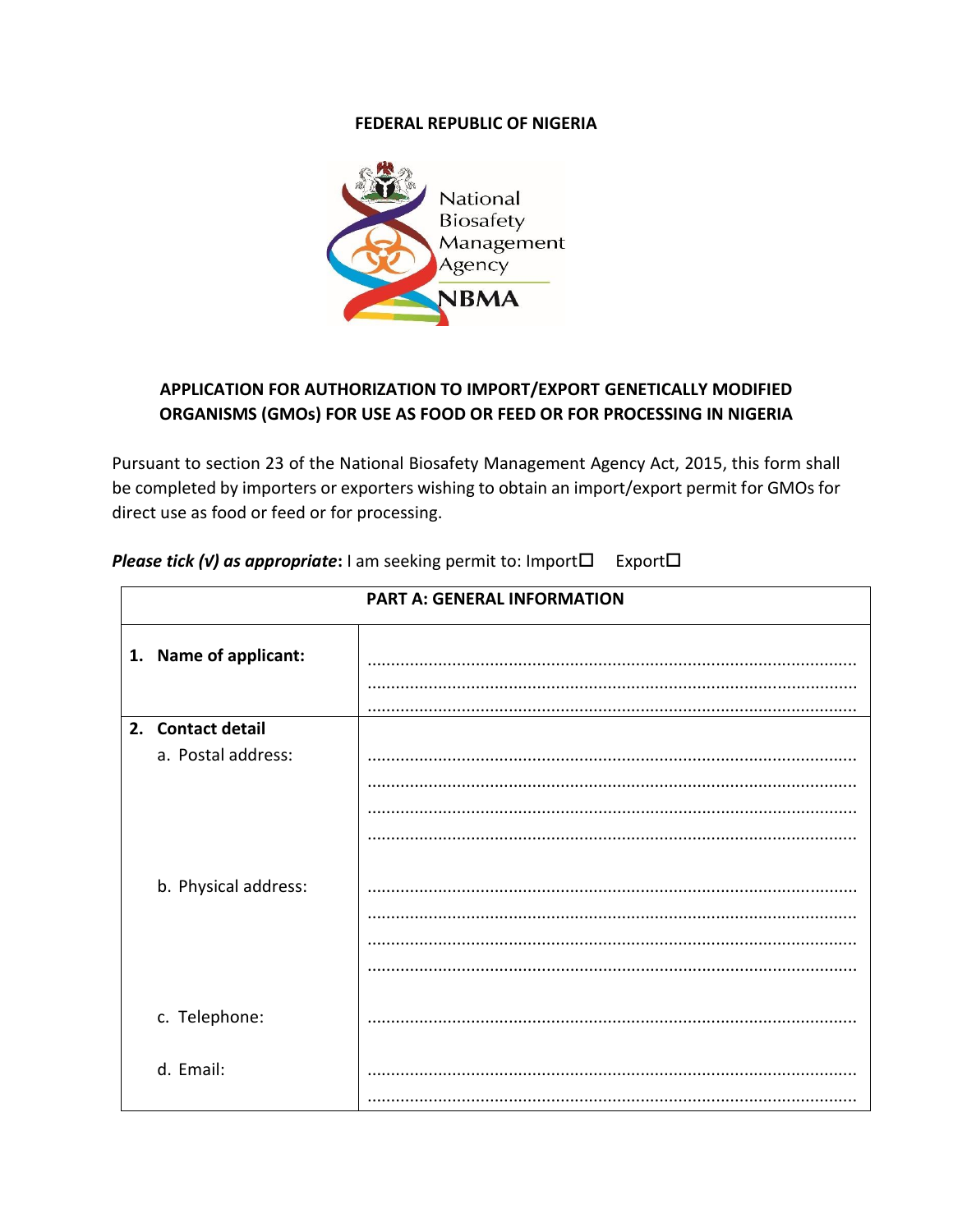| e. Website (if available):                                                         |                                                  |
|------------------------------------------------------------------------------------|--------------------------------------------------|
|                                                                                    |                                                  |
| 3. Name and details of<br>contact person (if<br>different from above):<br>a. Name: |                                                  |
| b. Postal address:                                                                 |                                                  |
| c. Physical address:                                                               |                                                  |
| d. Telephone:                                                                      |                                                  |
| e. Email:                                                                          |                                                  |
| f. Website (if available):                                                         |                                                  |
|                                                                                    | PART B: ADDITIONAL INFORMATION FOR IMPORT/EXPORT |
| 1. Name and contact details                                                        |                                                  |
| of exporter (or importer                                                           |                                                  |
| in case of export):                                                                |                                                  |
| a. Name:                                                                           |                                                  |
| b. Postal address:                                                                 |                                                  |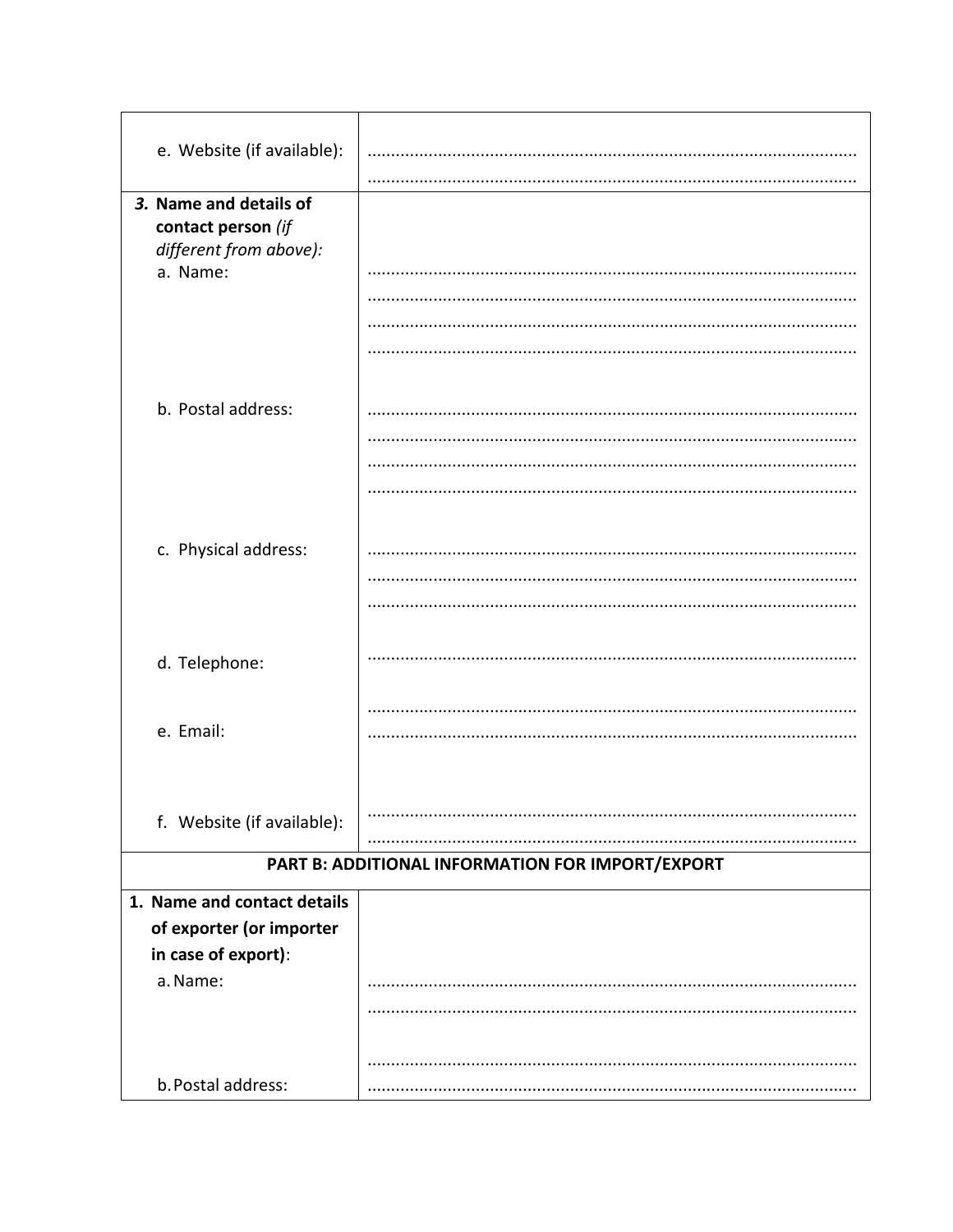| c. Physical address:<br>d. Telephone:                                                                                                                                                                                                              |  |
|----------------------------------------------------------------------------------------------------------------------------------------------------------------------------------------------------------------------------------------------------|--|
| e. Email:                                                                                                                                                                                                                                          |  |
| f. Website (if available):                                                                                                                                                                                                                         |  |
| 2. Common and scientific<br>name of commodity<br>being imported/exported                                                                                                                                                                           |  |
| 3. Country(ies) of origin or<br>destination (in case of<br>export) (please attach<br>relevant proof of origin or<br>destination)                                                                                                                   |  |
| 4. List of events of the<br>commodity in 2 above<br>that are approved in the<br>country(ies) of origin or<br>destination (in case of<br>export) [please provide a link<br>to the approvals on BCH or<br>other relevant authoritative<br>databases] |  |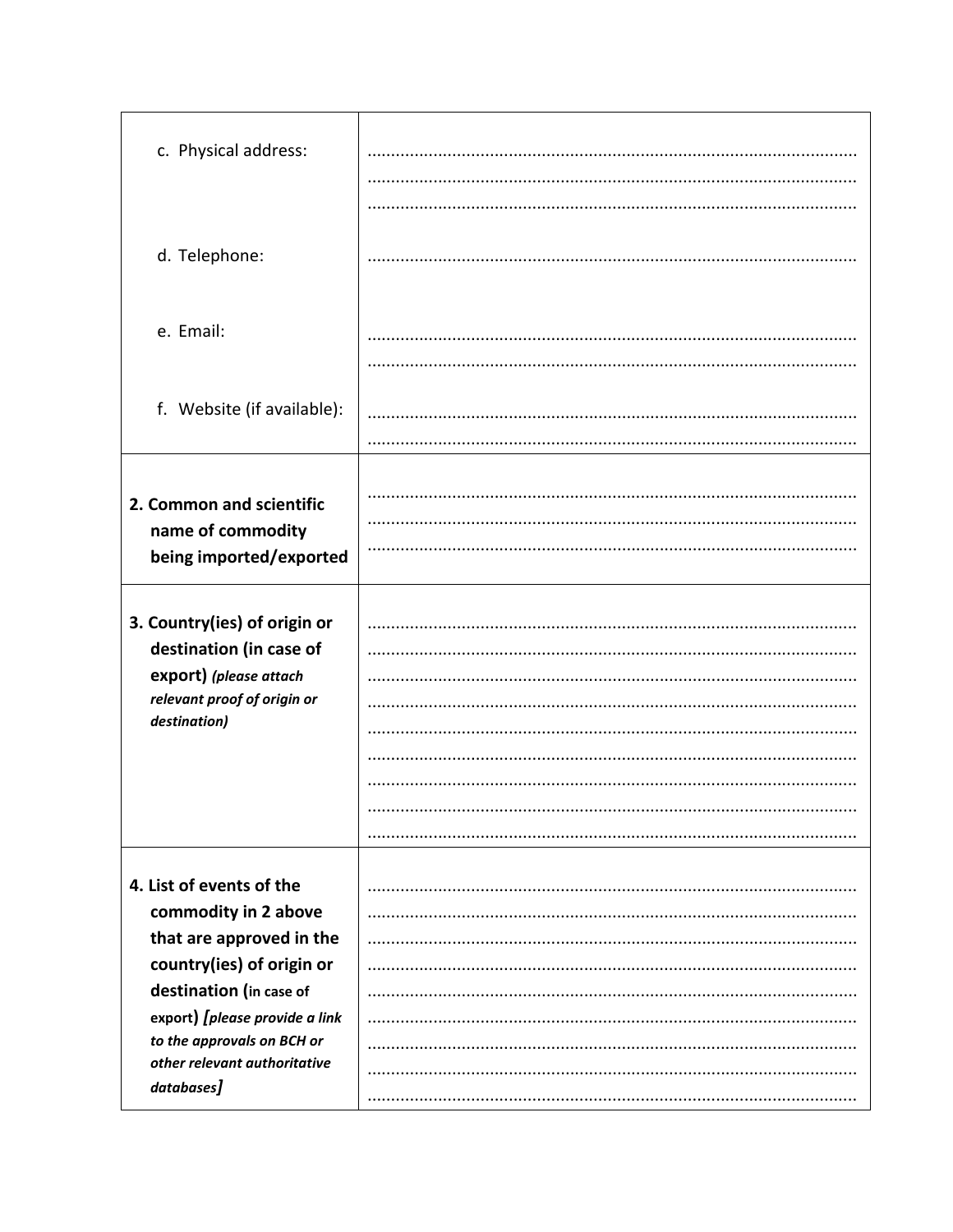| 5. Intended use of the                                    | .                                                                          |
|-----------------------------------------------------------|----------------------------------------------------------------------------|
| commodity in Nigeria                                      |                                                                            |
| and current use in party                                  |                                                                            |
| of export (In case of export,                             |                                                                            |
| provide current use in Nigeria<br>and intended use in the |                                                                            |
| importing country)                                        |                                                                            |
|                                                           |                                                                            |
|                                                           |                                                                            |
|                                                           |                                                                            |
|                                                           |                                                                            |
|                                                           |                                                                            |
| 6. Projected volume (Mt) of<br>import/export [within the  |                                                                            |
| duration of the permit]                                   |                                                                            |
|                                                           |                                                                            |
| 7. Import/export permit                                   |                                                                            |
| number [Any relevant                                      |                                                                            |
| permit issued by other                                    |                                                                            |
| relevant Nigerian competent                               |                                                                            |
| authorities responsible for                               |                                                                            |
| approving the import and use<br>of this commodity]        |                                                                            |
| 8. Name of port (indicate as                              |                                                                            |
| appropriate):                                             |                                                                            |
|                                                           |                                                                            |
| a. Entry into Nigeria (for                                |                                                                            |
| imports):                                                 |                                                                            |
|                                                           |                                                                            |
|                                                           |                                                                            |
|                                                           |                                                                            |
| b. Shipment out of Nigeria                                |                                                                            |
| (for exports):                                            |                                                                            |
|                                                           |                                                                            |
|                                                           | PLEASE PROVIDE THE FOLLOWING ADDITIONAL INFORMATION IF YOU ARE AN IMPORTER |
|                                                           |                                                                            |
| 9. Methods and plans for                                  |                                                                            |
| safe handling, storage,                                   |                                                                            |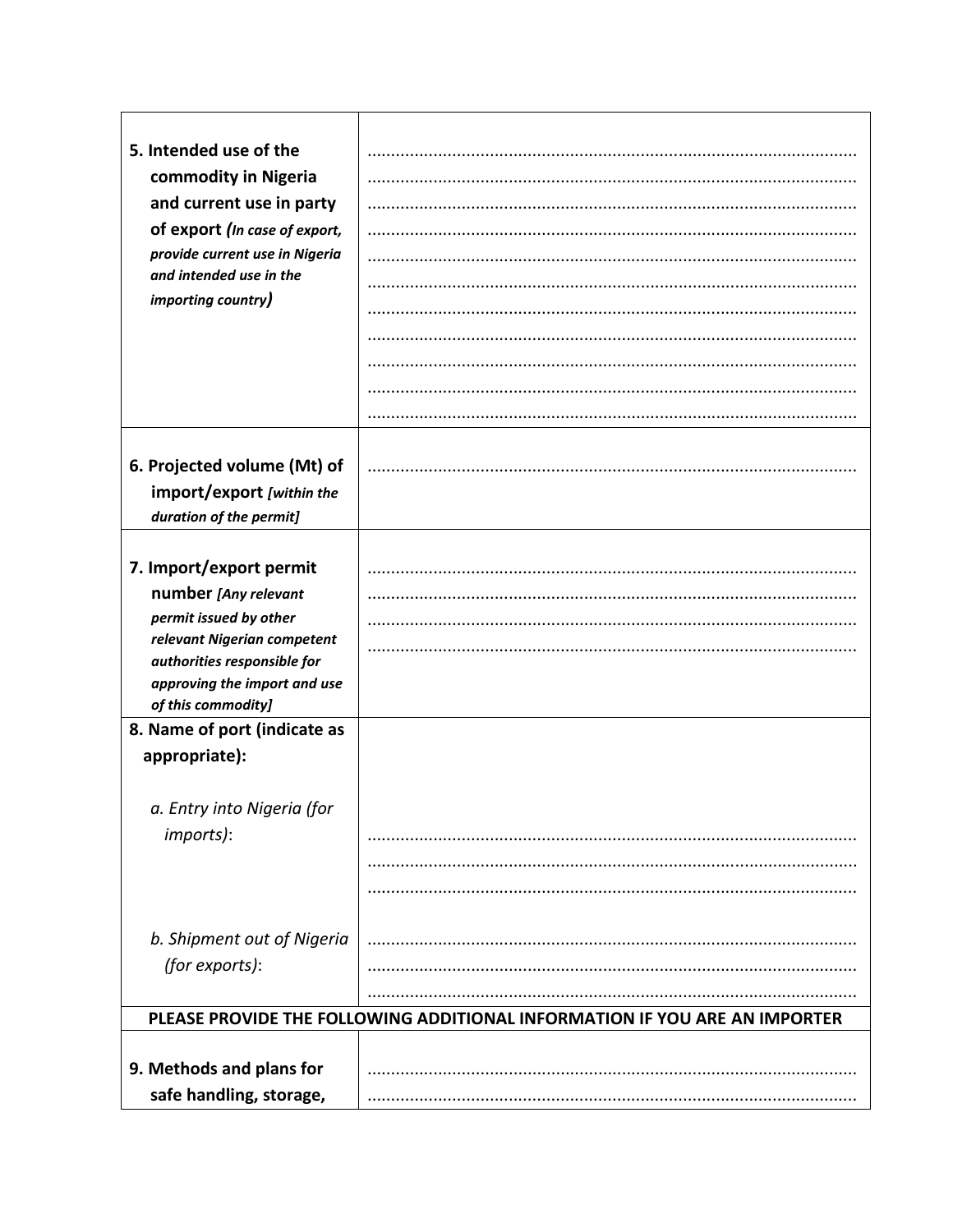| transport and use,                                        |                                                                                                  |  |  |
|-----------------------------------------------------------|--------------------------------------------------------------------------------------------------|--|--|
| including packaging,                                      |                                                                                                  |  |  |
| labelling, documentation,                                 |                                                                                                  |  |  |
| disposal and contingency                                  |                                                                                                  |  |  |
| procedures                                                |                                                                                                  |  |  |
|                                                           |                                                                                                  |  |  |
|                                                           |                                                                                                  |  |  |
|                                                           |                                                                                                  |  |  |
|                                                           |                                                                                                  |  |  |
|                                                           |                                                                                                  |  |  |
|                                                           |                                                                                                  |  |  |
| 10. Emergency procedures                                  |                                                                                                  |  |  |
| that will be applied in                                   |                                                                                                  |  |  |
| Nigeria in the event of                                   |                                                                                                  |  |  |
| unintended release of                                     |                                                                                                  |  |  |
| the GMO. (Please attach                                   |                                                                                                  |  |  |
| extra sheets if needed)                                   |                                                                                                  |  |  |
|                                                           |                                                                                                  |  |  |
|                                                           |                                                                                                  |  |  |
| <b>PART C: CERTIFICATION</b>                              |                                                                                                  |  |  |
|                                                           |                                                                                                  |  |  |
|                                                           | I certify that the information given above is correct and I understand the consequence of giving |  |  |
| false information.                                        |                                                                                                  |  |  |
|                                                           |                                                                                                  |  |  |
| Signed:                                                   | (Append signature on affixed                                                                     |  |  |
|                                                           | Nigerian postage stamp)                                                                          |  |  |
| Date:                                                     |                                                                                                  |  |  |
|                                                           |                                                                                                  |  |  |
| NB: Completed application form should be returned to:     |                                                                                                  |  |  |
| National Biosafety Management Agency,                     |                                                                                                  |  |  |
| National Parks Service Headquarters,                      |                                                                                                  |  |  |
| Umaru Musa Yar'Adua Express Way (Airport Road),<br>Abuja. |                                                                                                  |  |  |
|                                                           |                                                                                                  |  |  |
| <b>For further enquiries</b>                              |                                                                                                  |  |  |
| Website: www.nbma.gov.ng                                  |                                                                                                  |  |  |
| E-mail Address: nbma@nbma.gov.ng                          |                                                                                                  |  |  |
| GSM: +2348180805451                                       |                                                                                                  |  |  |
|                                                           |                                                                                                  |  |  |